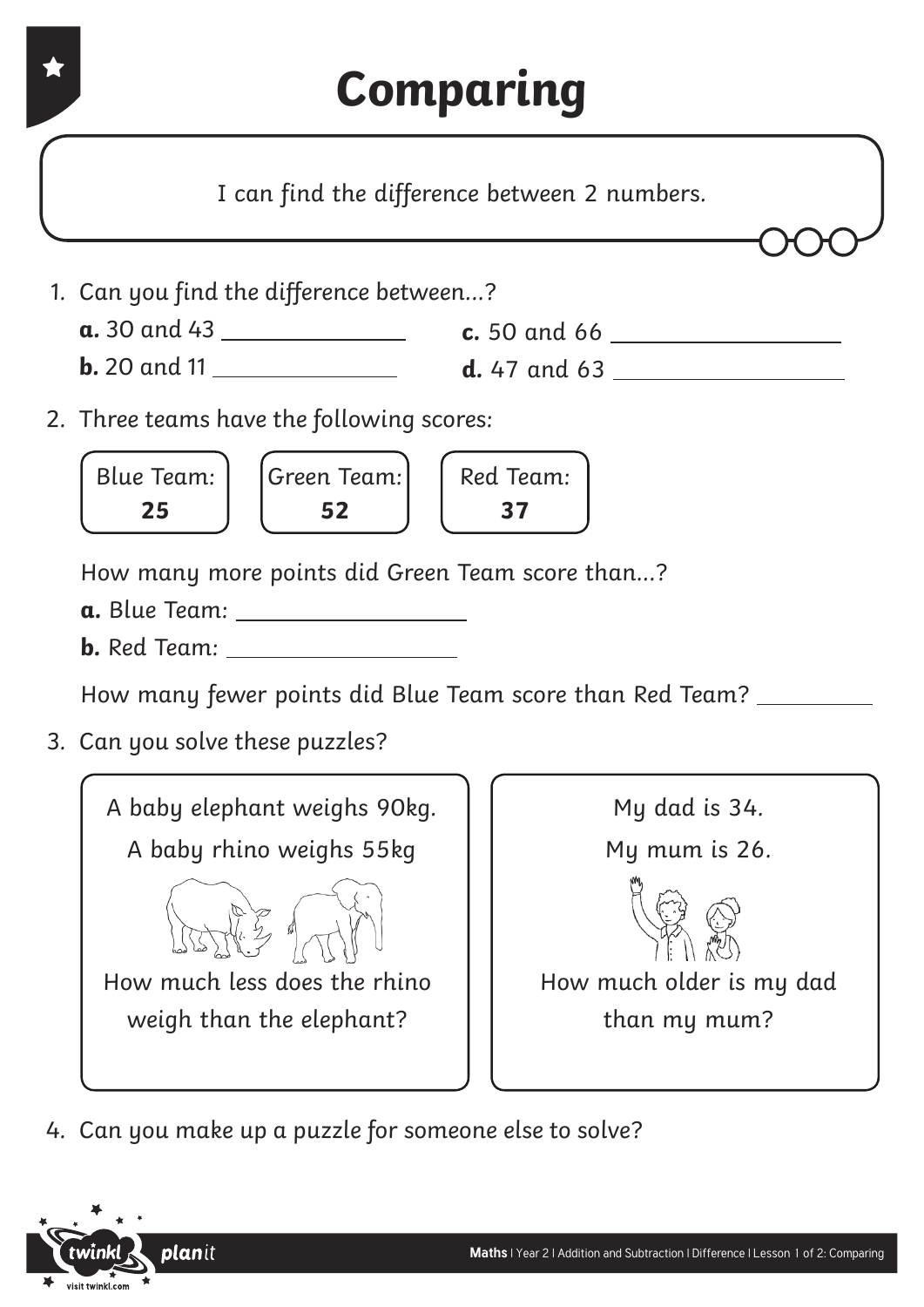## **Answers**

- 1. Can you find the difference between...?
	- **a.** 30 and 43 **c.** 50 and 66 **13 16 b.** 20 and 11 **d.** 47 and 63 **9 16**
- 2. Three teams have the following scores:



How many more points did Green Team score than...?

- **a.** Blue Team: **27**
- **b.** Red Team: **15**

How many fewer points did Blue Team score than Red Team? **12**

3. Can you solve these puzzles?



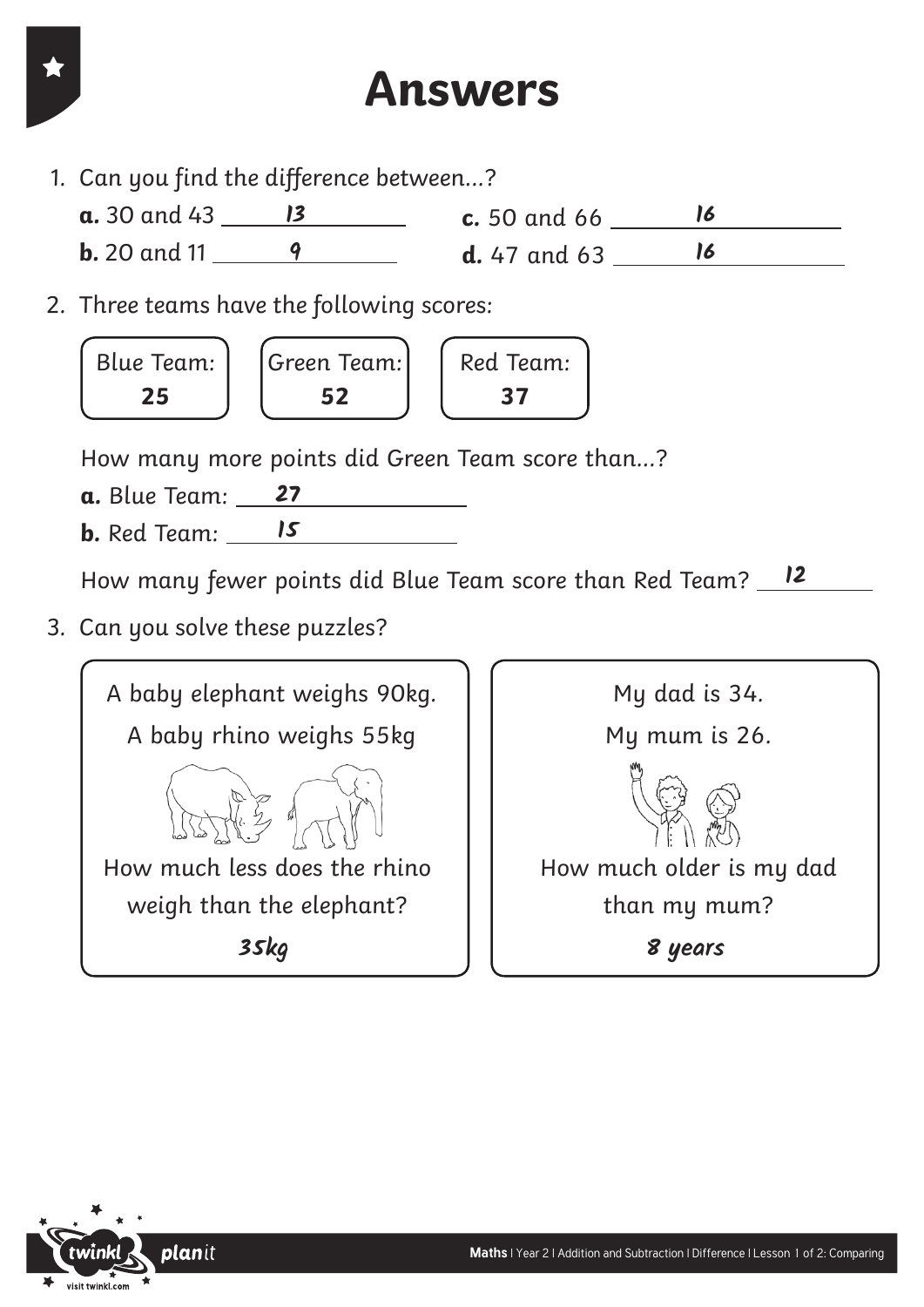

**45 87 72**

How many more points did Green Team score than...?

- **a.** Blue Team:
- **b.** Red Team:

There was a difference of 14 points between Red Team's score and Yellow Team's score. What might Yellow Team's score be?

3. Can you solve these puzzles?

There are 47 pupils in my school.

There are 72 pupils in my friend's school.



How many fewer pupils go to my friend's school?

My sunflower is 97cm tall.

My brother's sunflower is 68cm tall.

How much shorter is his sunflower than mine?

4. Can you make up a puzzle for someone else to solve?

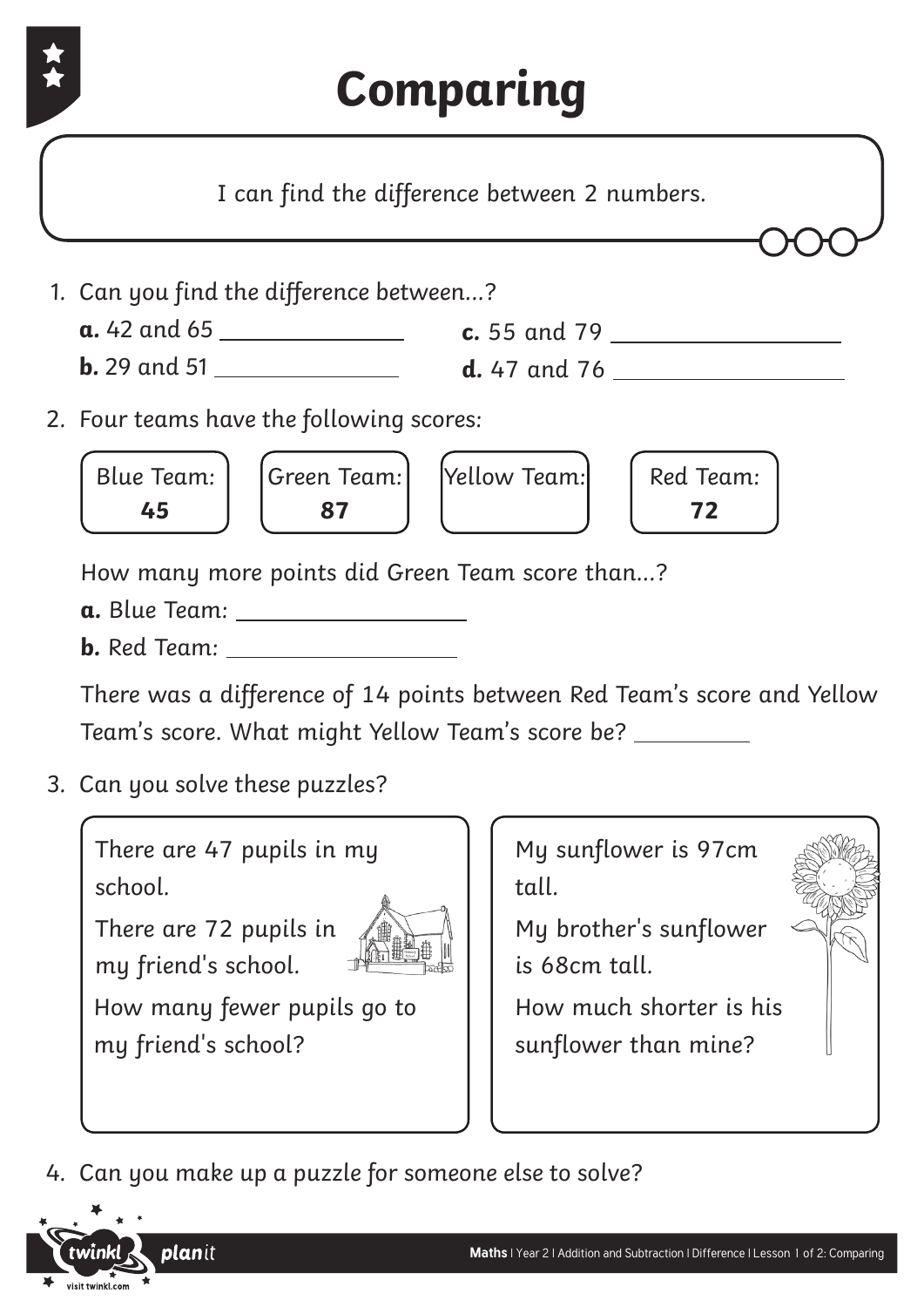

## **Answers**

- 1. Can you find the difference between...?
	- **a.** 42 and 65 **c.** 55 and 79 **23 24 b.** 29 and 51 **d.** 47 and 76 **22 29**
- 2. Four teams have the following scores:



How many more points did Green Team score than...?

- **a.** Blue Team: **42**
- **b.** Red Team: **15**

There was a difference of 14 points between Red Team's score and Yellow Team's score. What might Yellow Team's score be? **27**

3. Can you solve these puzzles?



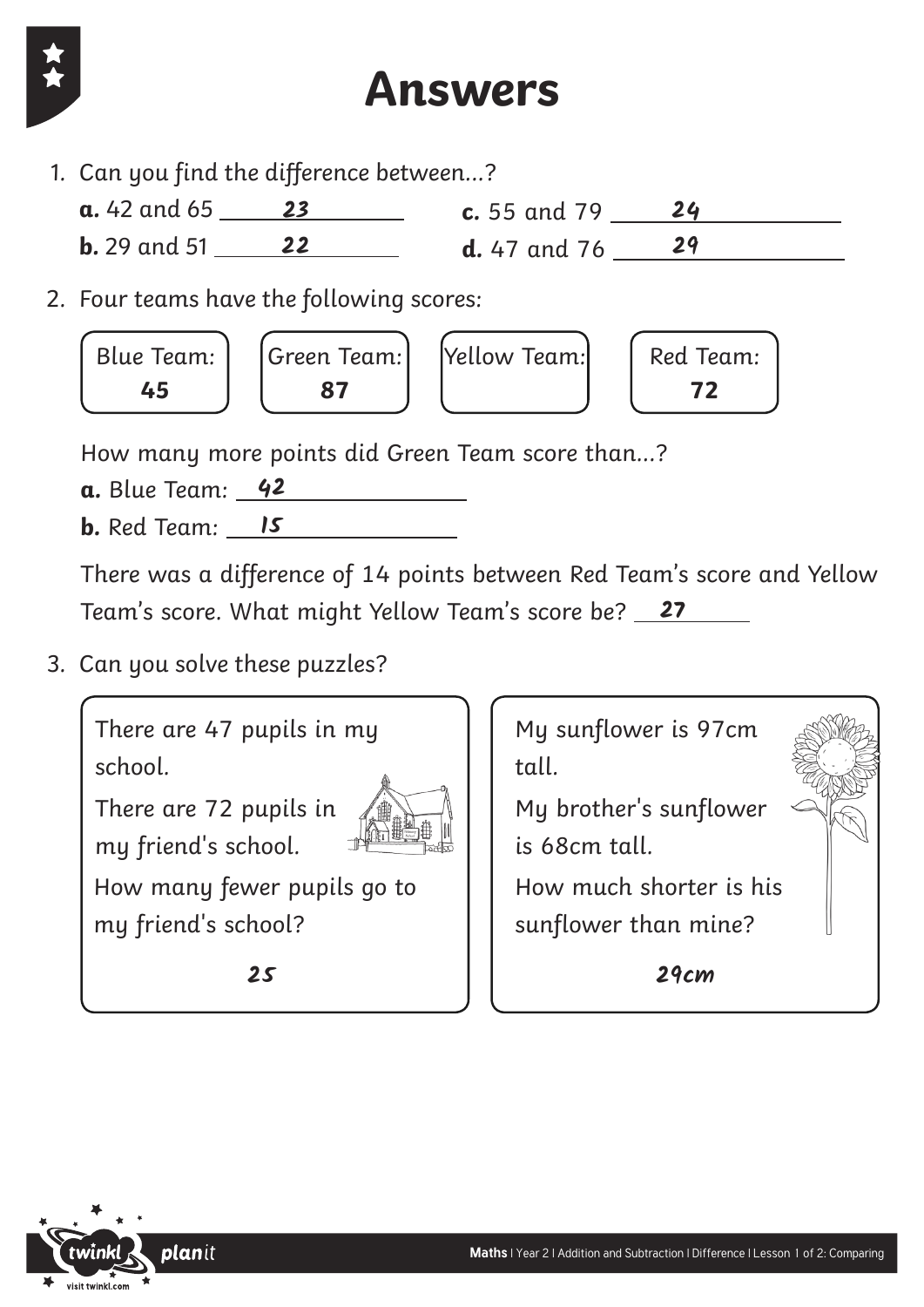

## **Comparing**

I can find the difference between 2 numbers.



- **a.** 82 and 57 **c.** 56 and 83
- **b.** 99 and 51 **d.** 48 and 96
- 2. Four teams have the following scores:



- Yellow Team scores 14 more than Green Team.
- The difference between the highest score and the lowest score is 54.
- Blue Team scores 17 more than the lowest scoring team.
- Yellow team have the highest score.
- What does each team score? Write the scores on the scoreboards.
- 3. Can you solve these puzzles?

There are 67 children in my school. 23 are girls. How many boys are there?



My mum's shopping costs £89. She said it was £34 more than last week. How much did it cost last week?



4. Can you make up a puzzle for someone else to solve?